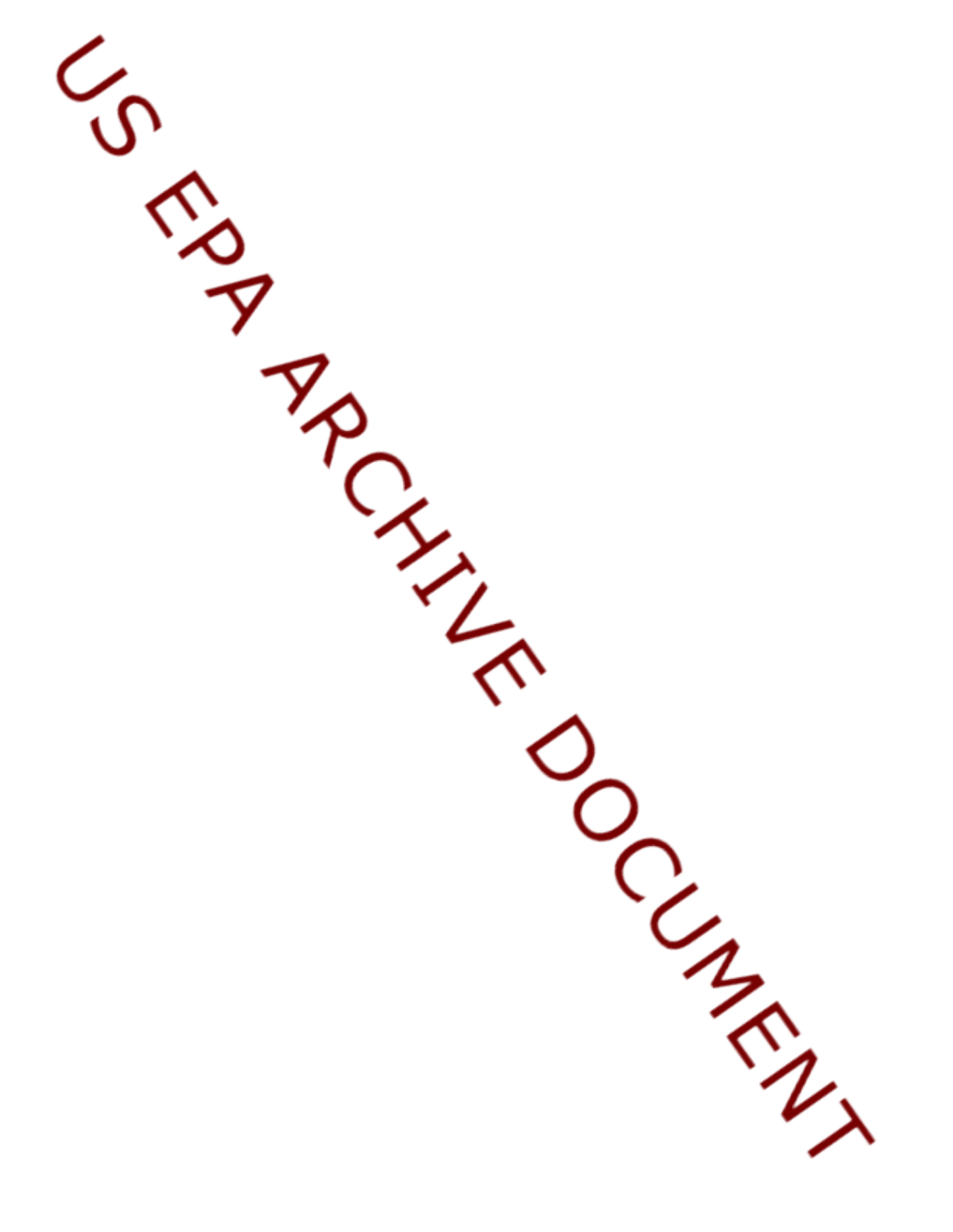# **Technical Factsheet on: PICLORAM**

# [List of Contaminants](http://www.epa.gov/safewater/hfacts.html)

 As part of the Drinking Water and Health pages, this fact sheet is part of a larger publication: **National Primary Drinking Water Regulations** 

 MCL: 0.5 mg/L HAL(child): 1- to 10- day: 20 mg/L; Longer-term: 0.7 mg/L Drinking Water Standards MCLG: 0.5 mg/L

### **Health Effects Summary**

 levels above the MCL: damage to central nervous system, weakness, diarrhea, weight loss. Acute: EPA has found picloram to potentially cause the following health effects from acute exposures at

 consuming 1 liter of water per day, a one- to ten-day exposure to 20 mg/L or up to a 7-year exposure to Drinking water levels which are considered "safe" for short-term exposures: For a 10-kg (22 lb.) child 0.7 mg/L.

 levels above the MCL: liver damage. Chronic: Picloram has the potential to cause the following health effects from long-term exposures at

 from a lifetime exposure in drinking water. Cancer: There is inadequate evidence to state whether or not picloram has the potential to cause cancer

### **Usage Patterns**

 Picloram is a systemic herbicide used in salt form for controlling annual weeds on crops, and in combination with 2,4-D or 2,4,5-T against perennials on non-croplands for brush control. Picloram is used to control bitterweed, knapweed, leafy spurge, locoweed, larkspur, mesquite, prickly pear, and snakeweed on rangeland in the western states.

EPA estimates that 300,000 lbs. of picloram were produced in the US in 1982.

### **Release Patterns**

 Picloram is released to the environment primarily from its application as a herbicide, and also during its production and handling. Since picloram is not a listed chemical in the Toxics Release Inventory, data on releases during its manufacture and handling are not available.

### **Environmental Fate**

Picloram is the most persistent of the chlorobenzoic acid herbicides.

 If picloram is released to soil it will not be expected to adsorb to the soil and may leach to groundwater, a an aromatic amine, and some aromatic amines have been shown to bind to humic materials which may hydrolyze or evaporate from soils or surfaces. It may be subject to significant biodegradation in soils and conclusion supported by the detection of picloram in some groundwater samples. However, picloram is be present in some moist soils; this binding may decrease leaching processes. It will not be expected to ground water, with reported half-lives in soils ranging from 55-100 days or more.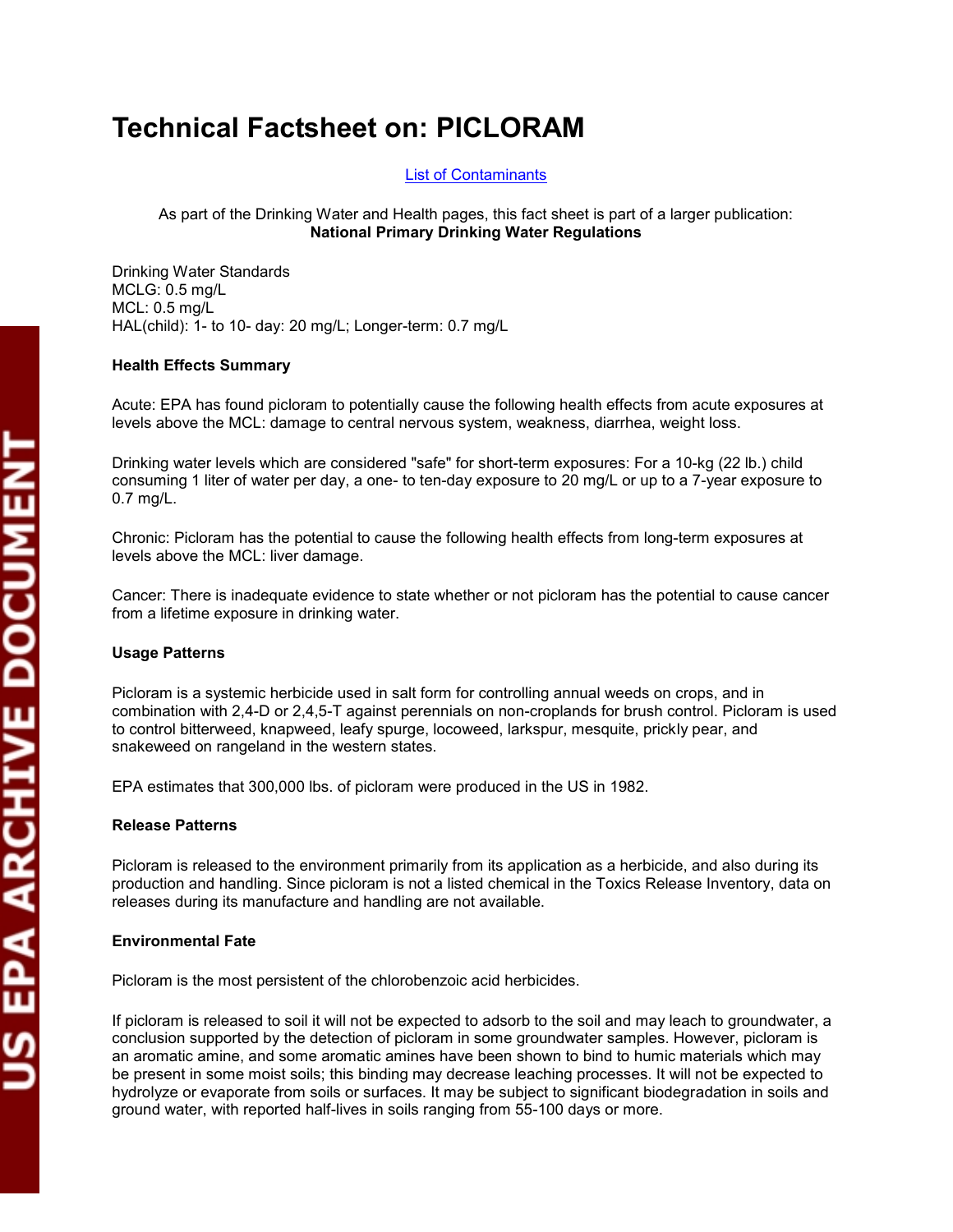hydrolyze. It will be subject to significant near surface photolysis with reported half-lives ranging from 2.3- waters. As an aromatic amine, its rate of degradation in water and soil may be increased due to oxidation If released to water it will not be expected to adsorb to sediments, to evaporate, or to appreciably 41.3 days. Based on biodegradation in soils and groundwater, it may be subject to degradation in surface by free radicals, adsorption to humic materials followed by oxidation, and catalytic oxidation by cations, although no experimental data specific to picloram were found.

 If released to the atmosphere it will be subject to significant deposition and washout due to its low vapor result of reaction with photochemically produced hydroxyl radicals. Picloram is not expected to bioconcentrate in aquatic organisms based on a reported BCF of 31 in fish and estimated BCFs of 1 to pressure (will adsorb to particulate matter) and significant water solubility. It may also be subject to significant direct photolysis. The estimated vapor phase half-life in the atmosphere is 12.21 days as a 20.

General human exposure will occur mainly through its manufacture and use as a herbicide.

# **Chemical/ Physical Properties**

CAS Number: 1918-02-1

Color/ Form/Odor: Colorless crystals or powder with a chlorine-like odor; forms water soluble salts<br>M.P.: 218-219 C B.P.: \_ C<br>Vapor Pressure: 6.2x10-7 mm Hg, 25 C

Octanol/Water Partition (Kow): N/A

Density/Spec. Grav.: N/A

Solubility: 430 mg/L of water at 25 C; Soluble in water

Octanol/Water Partition (Kow): N/A<br>Density/Spec. Grav.: N/A<br>Solubility: 430 mg/L of water at 25 C; Soluble in water<br>Soil sorption coefficient: Koc average= 13; moderate mobility in soil

Odor/Taste Thresholds: N/A

Bioconcentration Factor: BCF=31 in fish; not expected to bioconcentrate in aquatic organisms.

Henry's Law Coefficient: N/A; negligible volatilization

Trade Names/Synonyms: 4-amino-3,5,6-trichloropicolinic acid; "Agent White"; Tordon

### **Other Regulatory Information**

Monitoring For Ground/Surface Water Sources:

 Initial Frequency- 4 quarterly samples every 3 years Repeat Frequency- If no detections during initial round: 2 quarterly per year if serving >3300 persons; 1 sample per 3 years for smaller systems 1 sample per 3 years for smaller systems Triggers - Return to Initial Freq. if detect at > 0.0001 mg/L Analysis:

US EPA ARCHIVE DOCUMENT